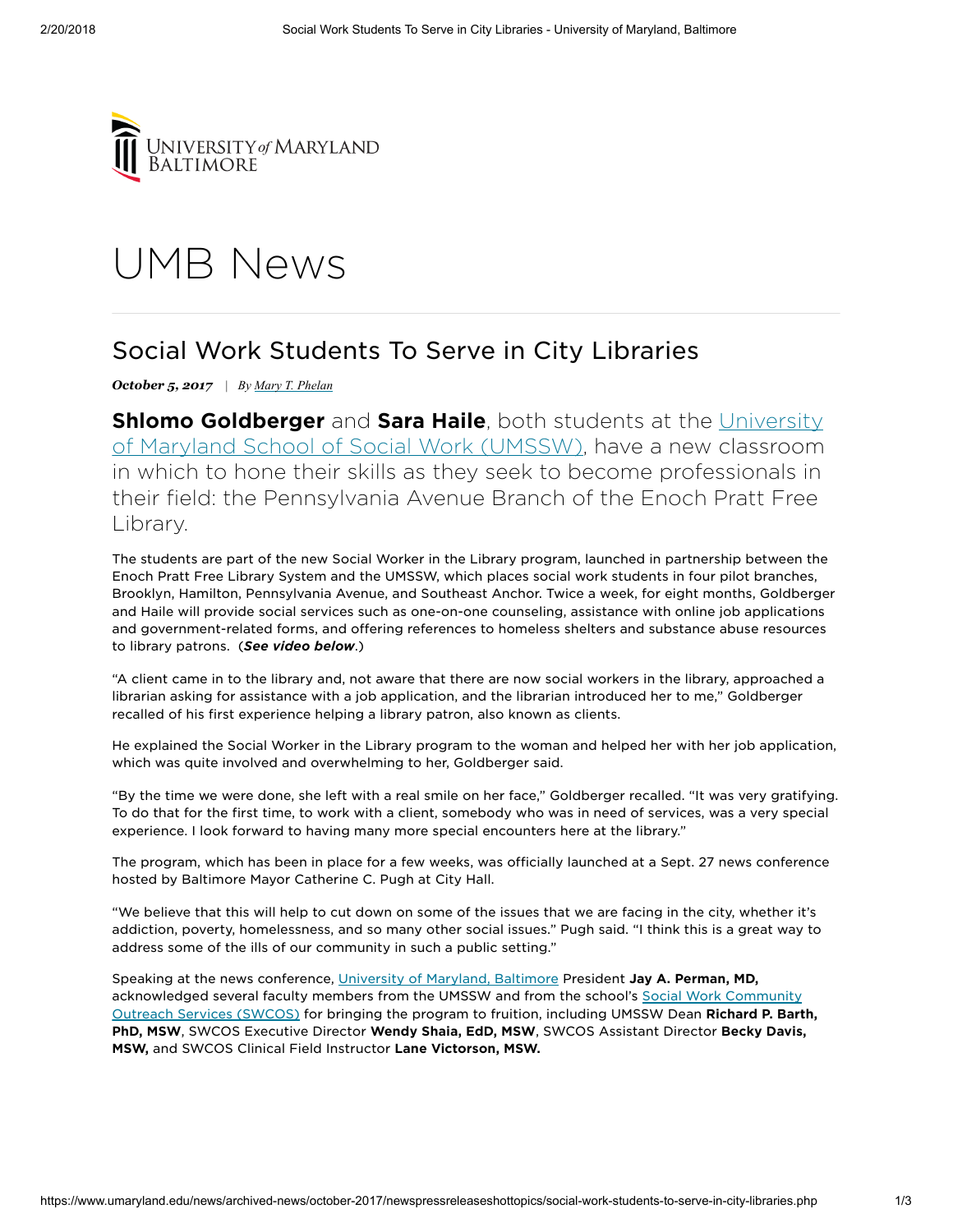

*University of Maryland School of Social Work students Shlomo Goldberger (left) and Sara Haile (center) give* faculty clinical instructor Kimberly Street an update on their participation in the new Social Worker in the Library *program, which places social work students in Baltimore libraries to provide social services to patrons.*

"Our School of Social Work knows how powerful this kind of model is – where you have students and faculty and services in the very places where our neighbors already are, in schools and clinics and community centers and, yes, libraries," Perman said. "This is our mission in action – to shrink the distance between our University and the people we serve, to be proactive in identifying those who need resources and interventions and to be fully accessible and present for our neighbors. This is

us casting a wider net."

The partnership also gives students and faculty a chance to provide training to library staff so that they can better meet the needs of their clients, Perman noted.

"And of course, it's essential field training for our students, whose skills are shaped by hands-on experience," he added.

That kind of hands-on experience has a tremendous benefit to students, said Kimberly Street, LGSW, LPN, CCM, faculty clinical instructor with SWCOS, who is the project manager for the program.

"It gives them an opportunity to take the theory that they learn in the classroom and put the theory into practice," she said.

At the Brooklyn library branch, social work student Raina Wilson noticed a group of teenage girls who were being "teenage loud" in the library after school one afternoon. "From there, we just started talking," Wilson said. "I asked if they would want to start a teen program at the library. They said yes, and that is what we are going to do. It will be guided by them and facilitated by us and we're excited."

Pratt Library President and CEO Heidi Daniel noted that the social work students also will conduct programs to serve the community and will train library staff on topics such as crisis management and public engagement.